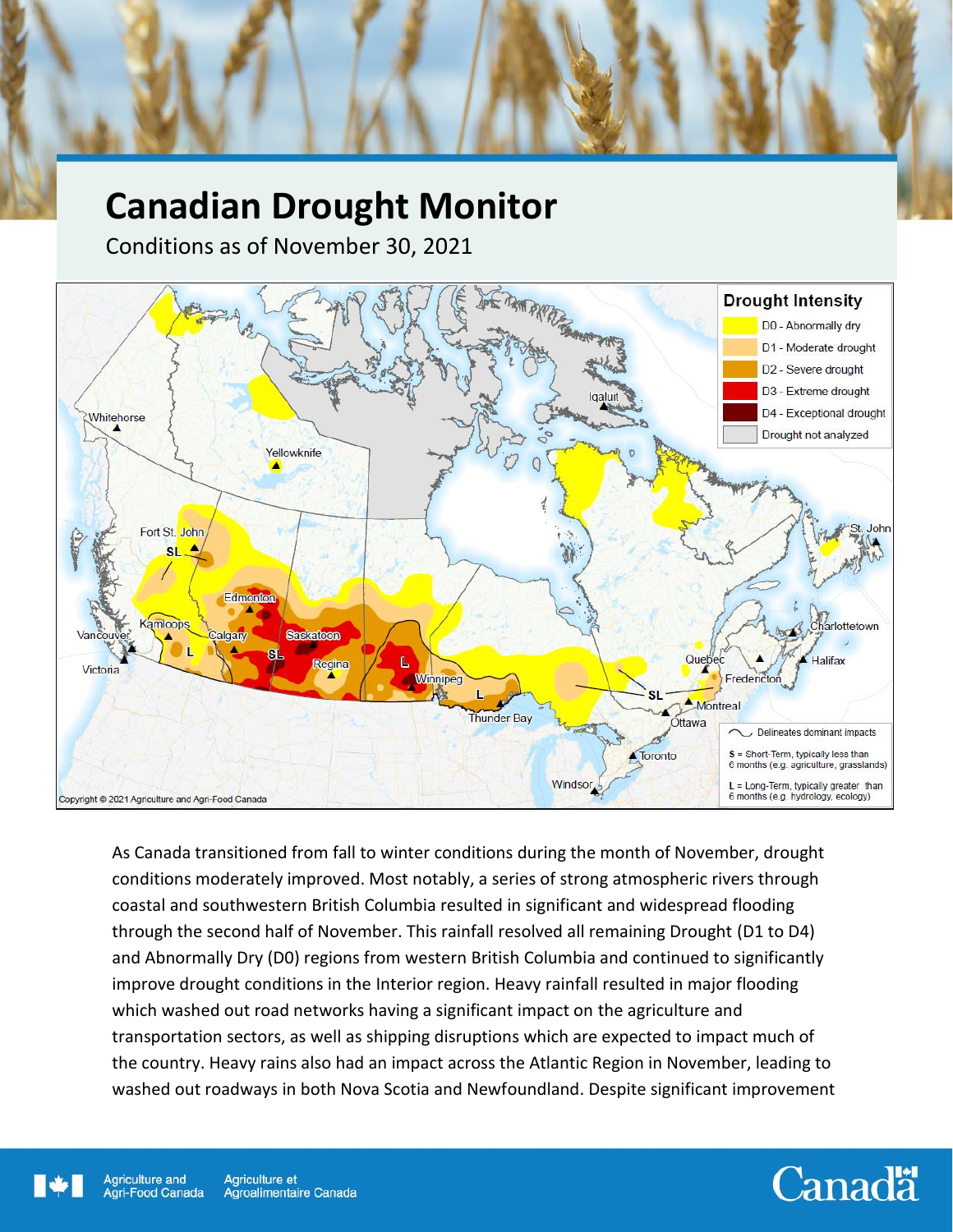in both western and eastern regions of Canada, the Prairie Region saw the least improvement to Severe (D2) and Extreme Drought (D3). However, mid-month moisture did help to alleviate drought concerns across central portions of the Prairies. Much of the Central Region received above-normal seasonal precipitation which led to improvements in drought. However, the Northern Region saw only minimal improvements through the month of November with variable changes to Abnormally Dry (D0) conditions.

Thirty-three percent of the country was considered Abnormally Dry (D0) or in Moderate to Exceptional Drought (D1 to D4), which includes nearly seventy-five percent of the national agricultural landscape.

## **Pacific Region (BC)**

In the month of November, tremendous monthly precipitation allowed for significant improvement of Abnormally Dry (D0) and Drought (D1 to D4) conditions across much of the Pacific Region. The majority of Vancouver Island received over 300 mm of rain this month, with some areas reporting over 1,100 mm due to several atmospheric rivers. These amounts were exceptionally high for the season, which ultimately led to the removal of any lingering Abnormally Dry (D0) conditions across the island. The effects of the atmospheric river carried into the southcentral region, which received moderately to very high precipitation over the past 30 and 90 days. This accumulation totaled approximately 50 mm more rain than normal and allowed for Extreme (D3) and Exceptional Drought (D4) to be removed in the Okanagan and Thompson regions. Although Extreme and Exceptional Drought (D3 to D4) conditions were removed quickly, this precipitation over the past 30 days was not enough to replenish the longterm shortfall of precipitation over the last year and as a result, Moderate (D1) and Severe Drought (D2) conditions remained. The northern region of British Columbia saw significant improvements to Abnormally Dry (D0) and Moderate Drought (D1) conditions as the Peace River and Liard regions received well above-normal precipitation in the past 30 days.

At the end of the month, thirty-nine percent of the Pacific Region was classified as being Abnormally Dry (D0) or in Moderate to Exceptional Drought (D1 to D4), including eighteen percent of the region's agricultural landscape.

#### **Prairie Region (AB, SK, MB)**

Through the month of November, the Prairie Region saw varied changes to drought. Northern Alberta and Saskatchewan experienced notable improvements to Abnormally Dry (D0) and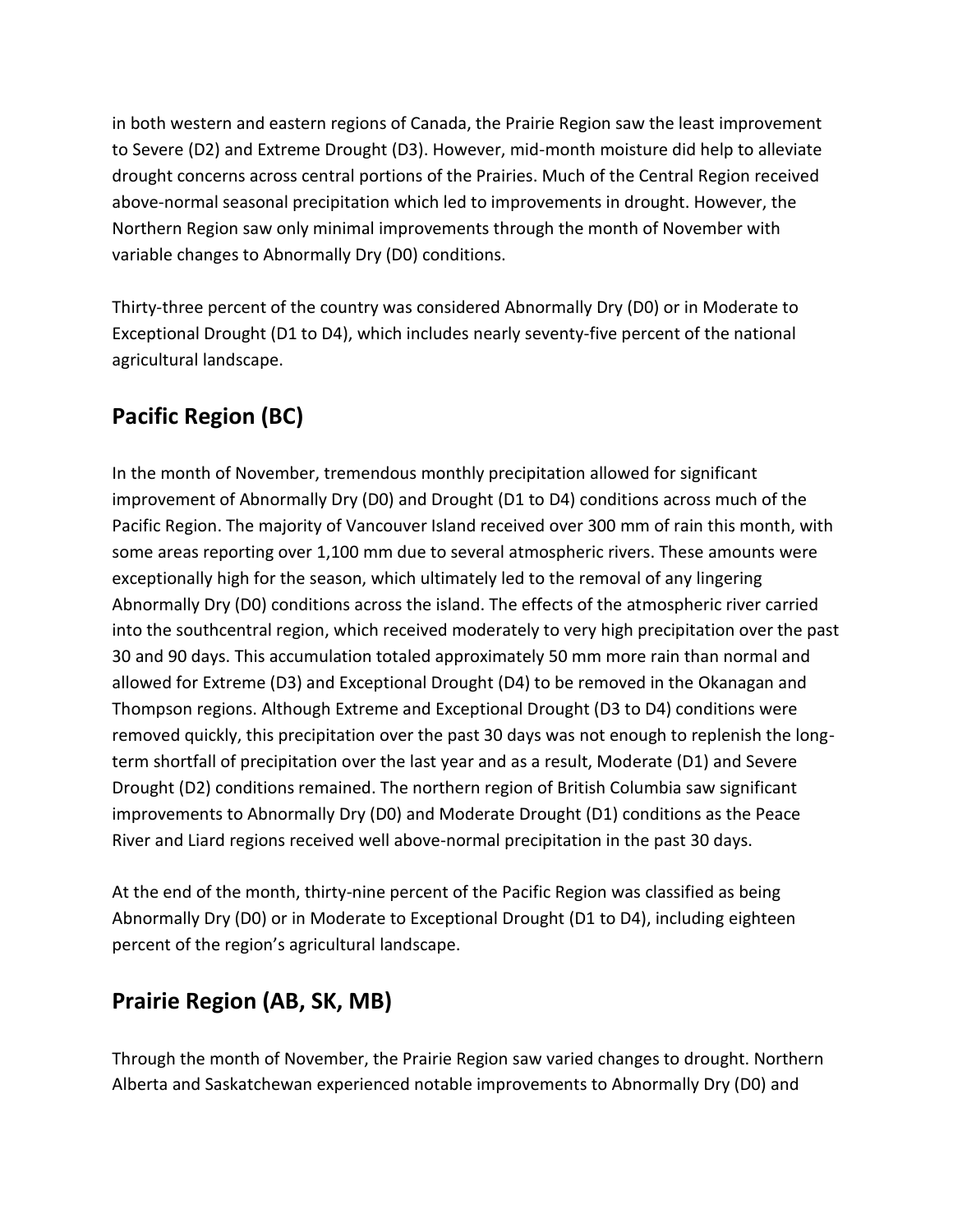Moderate Drought (D1) conditions as a result of significant precipitation, while the southern Prairies saw minimal to no improvement due to a continued lack of moisture and lingering drought conditions (D1 to D4). Modest improvements were made across Manitoba as the province received above normal to very high precipitation over the last 60 days and long-term precipitation deficits began to diminish.

Many areas in the Prairie Region saw declining or no change to drought throughout November. In central Alberta, Red Deer recorded its driest 90 days on record, receiving only 13 percent of normal precipitation; this warranted the formation of Extreme Drought (D3) in the area. Although eastern Alberta did see minimal improvement to select areas, the near-normal precipitation that fell in November did little to improve long-lasting impacts from the summer months, and thus much of the Extreme Drought (D3) remained relatively unchanged. Although most areas in the Prairie Region remained under serious drought, a large stretch of moderately to extremely high precipitation fell across the Peace River region in Alberta and through central Saskatchewan in November; this led to a reduction in Abnormally Dry (D0) and Moderate Drought (D1) areas. A pocket of Extreme Drought (D3) in the Peace River region was removed as this area received above-normal precipitation over the past 90 days. Along the Saskatchewan-Alberta border, above-average precipitation was received this month which allowed for a reduction in Exceptional Drought (D4) conditions around Lloydminster and Vermillion. The southwest corner of Saskatchewan received similar precipitation through the month of November, leading to improvements to Extreme (D3) and Exceptional Drought (D4). Following an extremely dry summer in Manitoba, significant improvements were made to longterm Extreme (D3) and Exceptional Drought (D4) in the central region of the province as it received 115 to 200 percent of normal precipitation in the past 60 days. Despite these improved conditions however, long-term drought impacts persisted.

At the end of the month, sixty-seven percent of the Prairie Region was classified as being Abnormally Dry (D0) or in Moderate to Exceptional Drought (D1 to D4), including ninety-nine percent of the region's agricultural landscape.

### **Central Region (ON, QC)**

Overall, there was improvement to Abnormally Dry (D0) and Drought (D1 to D3) conditions across the Central Region through the month of November. In northwest Ontario, however, Moderate (D1) to Severe Drought (D2) remained due to long-term precipitation deficits of 250 mm below normal or less this year. Keeping in mind these long-term deficits, improvements were still made to Extreme (D3) and Severe Drought (D2) in the northwest as these areas received above-normal precipitation in the past 30 days. The Severe Drought (D2) surrounding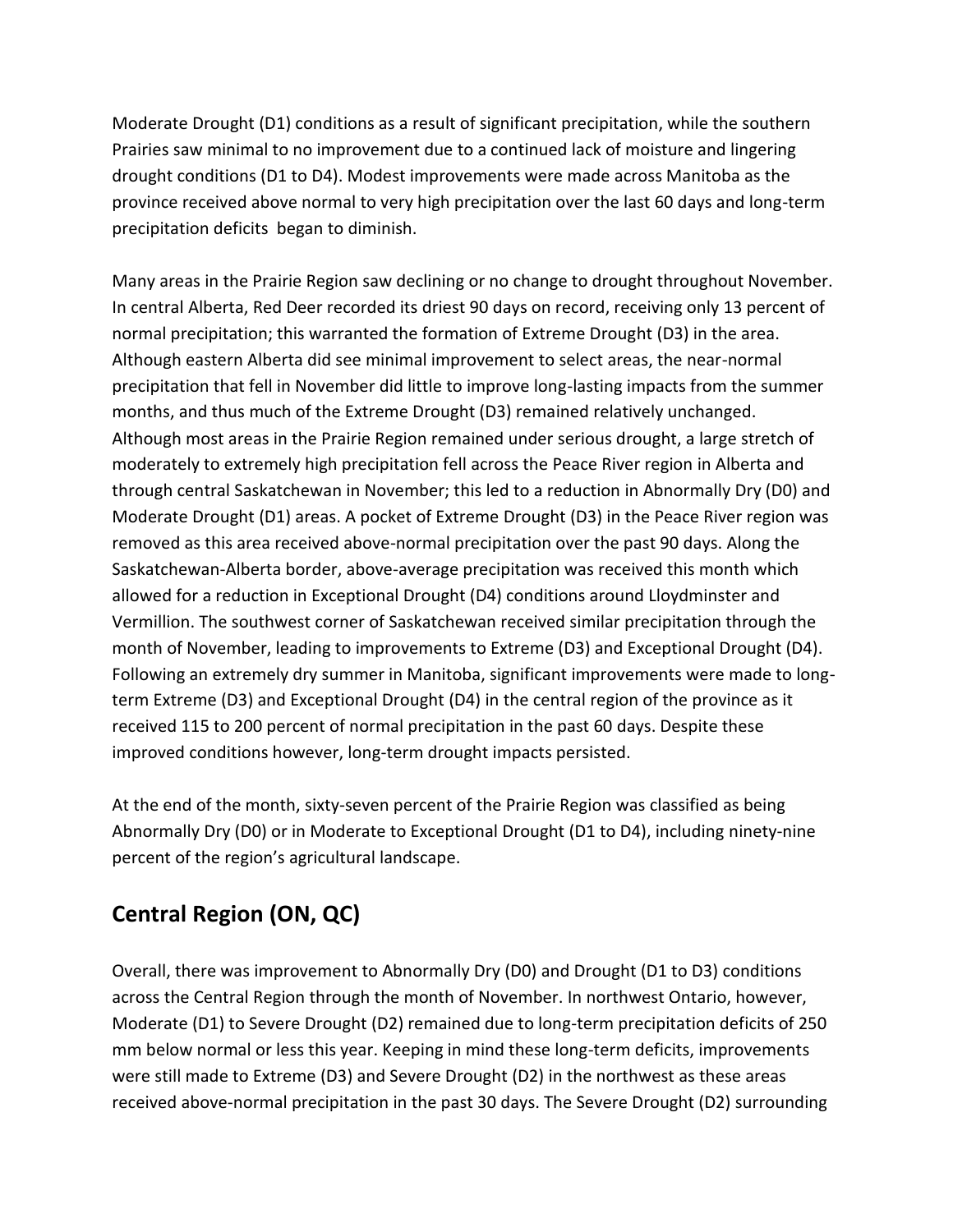Kapuskasing was removed as the area received more than 100 mm of precipitation in the past 60 days.

Southern regions remained drought-free through the month of November. Although the area received below to moderately below normal precipitation this past month, exceptionally high precipitation received in the last 90 days maintained the area's moisture reserves.

Dry (D0) and Drought (D1 to D2) conditions lingered across southern Quebec; although the area has had below-normal precipitation in the last 6 months, recent moisture improved Dry (D0) and Moderate Drought (D1) conditions in an area from Montreal to Quebec City and northwards.

By the end of the month, close to thirty percent of the Central Region was classified as Abnormally Dry (D0) or in Moderate to Severe Drought (D1 to D2), including twenty-two percent of the agricultural landscape.

### **Atlantic Region (NS, NB, PE, NL)**

The majority of the Atlantic Region received above-normal precipitation in November, leading to a significant reduction of Abnormally Dry (D0) conditions in the region. Cape Breton Island, along the northern coast of Nova Scotia, received exceptionally high levels of precipitation, recording amounts of over 225 mm; this led to the removal of Abnormally Dry (D0) conditions. D0 conditions were also significantly improved across the eastern half of Newfoundland with above-normal precipitation over the past 30 days; this area recorded precipitation amounts ranging from 100 to 200 mm. A pocket of D0 still remained along the northcentral coast due to long-term effects felt in the region, which has either been Dry (D0) or in Moderate Drought (D1) since July.

By the end of the month, roughly six percent of the Atlantic Region was classified as Abnormally Dry (D0), including only one percent of the agricultural landscape. No drought was reported in the region this month.

### **Northern Region (YT, NT)**

Minimal changes were made to drought conditions in the Northern Region through the month of November. The Abnormally Dry (D0) pocket along the northern coast of the Yukon Territory was expanded west around Old Crow, where only 55 percent of average precipitation was